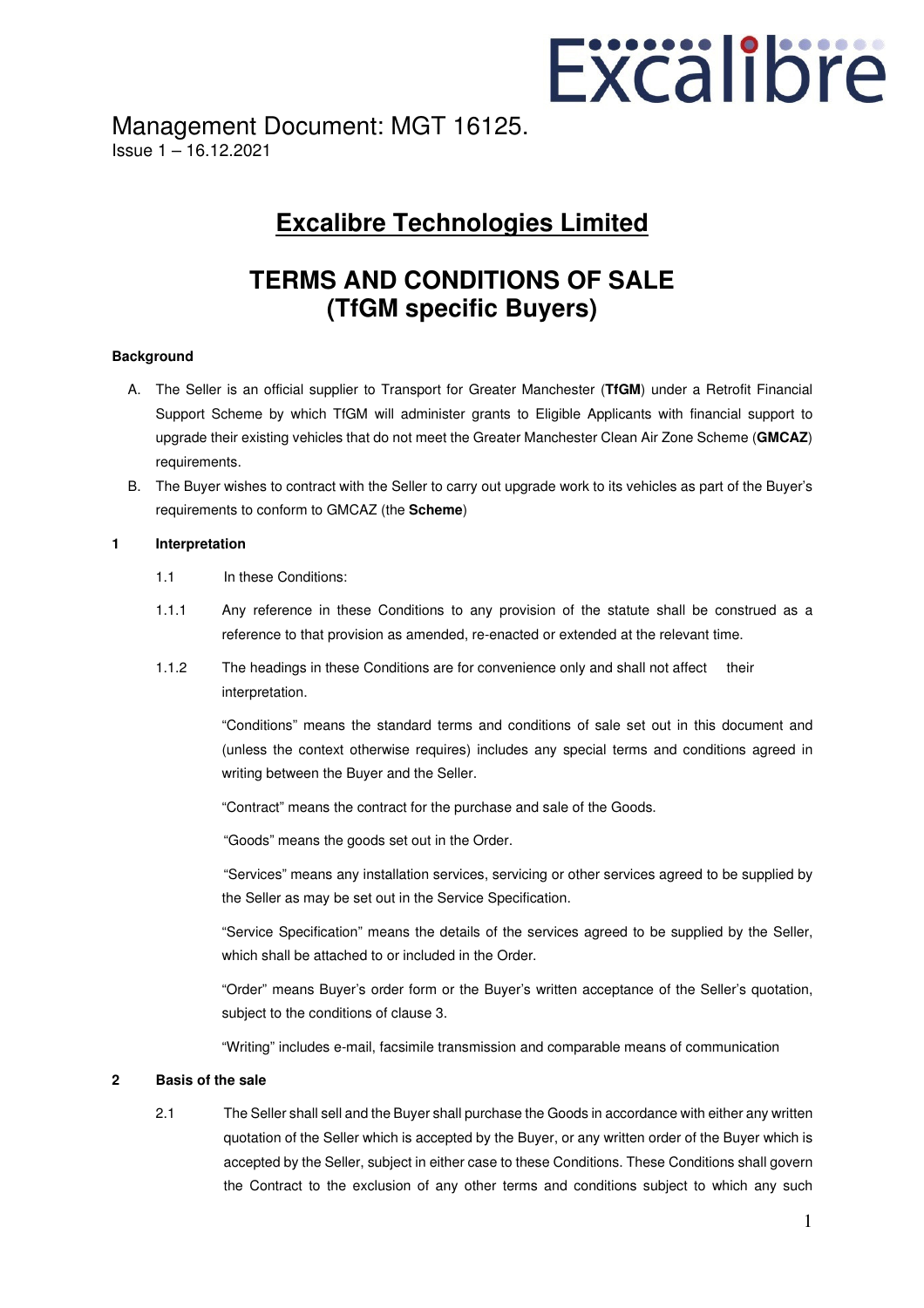quotation is accepted or purported to be accepted, or any such order is made or purported to be made, by the Buyer.

- 2.2 No variation to these Conditions shall be binding unless agreed in Writing between the authorised representatives of the Buyer and the Seller
- 2.3 Any advice or recommendation given by the Seller is only valid if confirmed in the operator's manual for the relevant Goods.
- 2.4 Any typographical, clerical or other error or omission in any sales literature, quotation, price list, acceptance of offer, invoice or other document or information issued by the Seller shall be subject to correction without any liability on the part of the Seller.
	- 2.5 These conditions shall apply to all contracts for the sale of all products or other Goods and services by the Seller to the Buyer to the exclusion of all other terms and conditions including any terms or conditions which the Buyer may purport to apply under any purchase order, confirmation of order or similar document.
	- 2.6 All orders for products or other Goods and services shall be deemed to be an offer by the Buyer to purchase pursuant to these conditions.
	- 2.7 Acceptance of delivery of the products or other Goods and services shall be deemed conclusive evidence of the Buyer's acceptance of these conditions.
	- 2.8 All payment terms are subject to the Seller's approval of the Buyer's credit worthiness. Where the Seller is to extend credit such credit is at the Seller's absolute discretion. In the event that the Seller's withholds credit then payment shall be due in full prior to delivery of the Goods.

# **3 Orders and Specifications**

- 3.1 No order submitted by the Buyer shall be deemed to be accepted by the Seller unless and until confirmed by the Seller's authorised representative.
- 3.2 The Buyer shall be responsible to the Seller for ensuring that the accuracy of the terms of any order (including any applicable specification) submitted by the Buyer, and for giving the Seller any necessary information relating to the Goods within a sufficient time to enable the Seller to perform the Contract in accordance with its terms
- 3.3 The Buyer shall be solely responsible for any pre-existing damage or degradation to any Diesel Particulate Filter (**DPF**), Catalytic convertor or other product submitted by the Buyer for cleaning and the Supplier shall have no liability in respect of any such damage or degradation.
- 3.4 The quantity, quality and description of any specification for the Goods shall be those set out in the Seller's quotation (if accepted by the Buyer) or the Buyer's order (if accepted by the Seller)
- 3.5 If the Goods are to be manufactured or any process is to be applied to the Goods by the Seller in accordance with a specification submitted by the Buyer, the Buyer shall indemnify the Seller against all associated loss, damages, costs and expenses
- 3.6 The Seller reserves the right to make any changes in the specification of the Goods which are required to conform with their performance or any applicable statutory or regulatory requirements or, where the Goods are to be supplied to the Seller's specification, which do not materially affect their quality or performance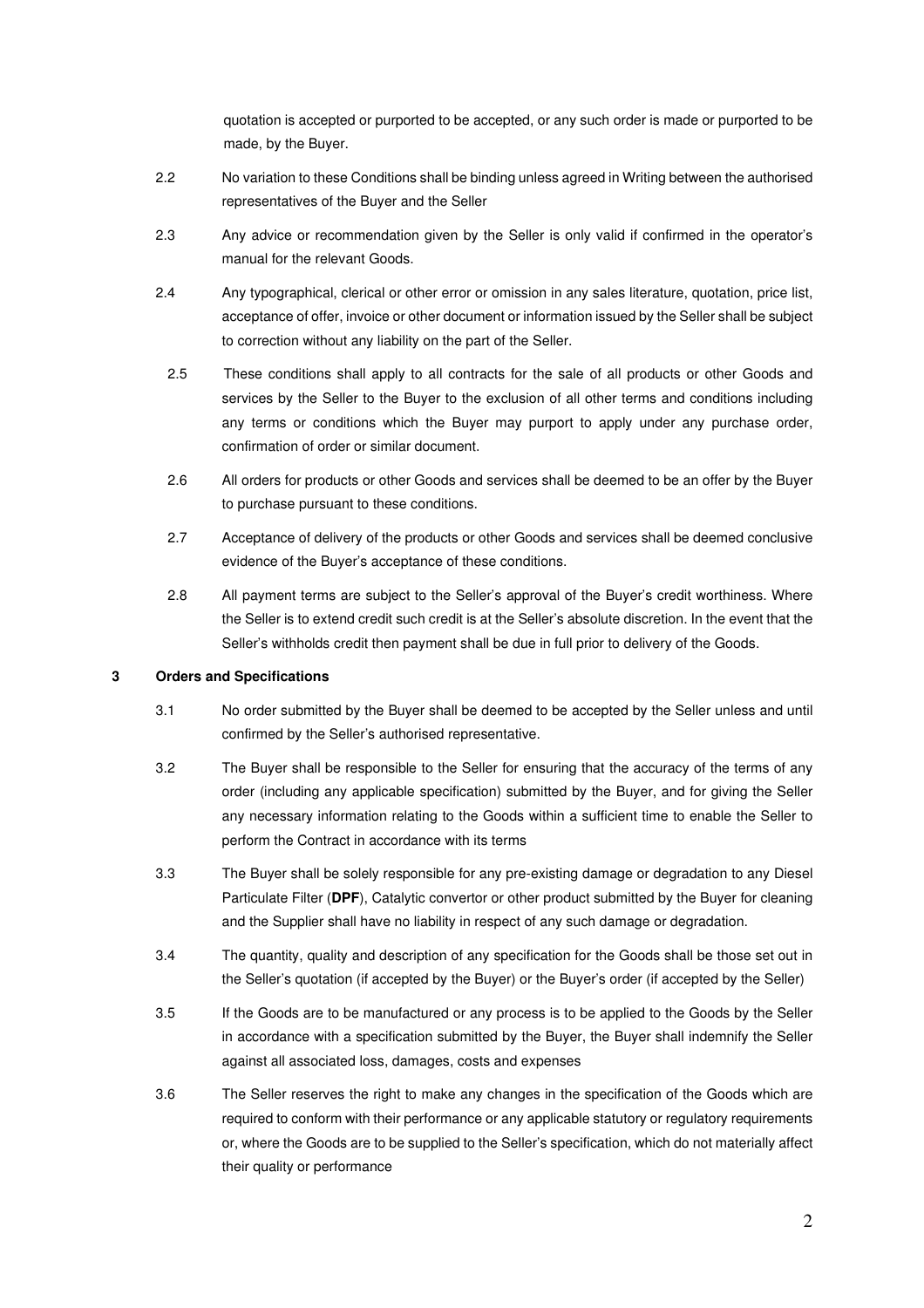3.7 No order which has been accepted by the Seller may be cancelled by the Buyer except with the agreement in Writing of the Seller and on terms that the Buyer shall indemnify the Seller in full against all loss (including loss of profit) costs (including the cost of all labour and materials used), damages, charges and expenses incurred by the Seller as a result of cancellation.

# **4 Price of the Goods**

- 4.1 The price of the Goods shall be the Price.
- 4.2 In the absence of a written quotation the price for the Goods shall be the Seller's list price less any discounts or credits agreed. All prices are given by the Seller on an ex works basis, and where the Seller agrees to deliver the Goods otherwise than at the Seller's premises, the Buyer shall be liable to pay the Seller's charges for transport, packaging and insurance.
- 4.3 The Seller may increase the price of the Goods upon notice to the Buyer to reflect any additional increases in the Seller's cost of supplying the Goods.
- 4.4 The price is exclusive of any applicable value added tax, excise, customs, import or other tax or other governmental imposition whatsoever (including the costs of any testing) which the Buyer shall be additionally liable to pay to the Seller.
- 4.5 Provided that items requiring return to the Seller (e.g. packaging) are delivered to the Seller within 60 days of delivery no charge shall be made for those items. In event of default the cost of replacement of such items shall be charged to the Buyer.

# **5 Terms of Payment**

- 5.1 Subject to any special terms agreed in Writing between the Buyer and the Seller, the Seller shall be entitled to invoice the Buyer for the price of the Goods on or at any time after delivery of the Goods, unless the Goods are to be collected by the Buyer or the Buyer wrongfully fails to take delivery of the Goods, in which event the Seller shall be entitled to invoice the Buyer for the price at any time after the Seller has notified the Buyer that the Goods are ready for collection or (as the case may be) the Seller has tendered delivery of the Goods.
- 5.2 The Seller may require the Buyer to pay for Goods before despatch. The Buyer shall otherwise pay the price of the Goods on the within 30 days. The time of payment of the price shall be of the essence of the Contract.
- 5.3 If the Buyer fails to make any payment on the due date then, without prejudice to any other right or remedy available to the Seller, the Seller shall be entitled to:
- 5.3.1 cancel the contract or suspend any further deliveries to the Buyer;
- 5.3.2 allocate or apportion any payment made by the Buyer to such of the Goods (or the goods supplied under any other contract between the Buyer and the Seller) as the Seller may think fit (notwithstanding any purported appropriation by the Buyer);
- 5.3.3 charge the Buyer interest (both before and after any judgment) on the amount unpaid, at the rate of 8 per cent per annum or such other rate as may prevail from time to time, pursuant to the Late Payment of Commercial Debts (Interest) Act 1998 until payment in full is made or if higher to pay for Goods at the interest rate which the manufacturer charges the Seller; and
- 5.3.4 repossess any goods which have not been paid for in full.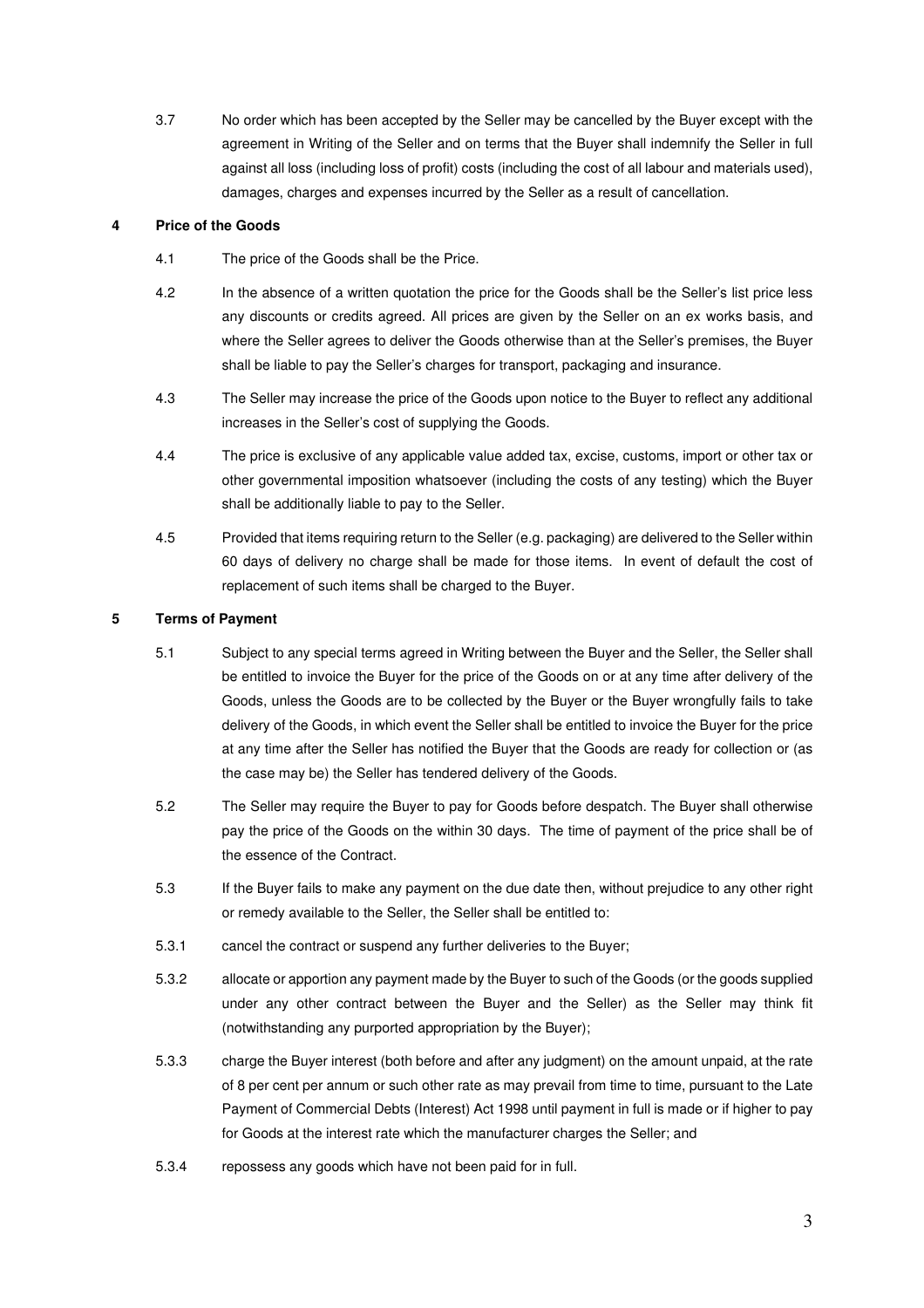# **6. Delivery**

- 6.1 Delivery of the Goods shall be made by the Seller delivering the Goods to the Buyer's place of business or such other place as shall be agreed with the Buyer.
- 6.2 Any dates quoted for delivery of the Goods are approximate only and the Seller shall not be liable for any delay in delivery of the Goods however caused. Time for delivery shall not be of the essence of the Contract unless previously agreed by the Seller in writing. The Goods may be delivered by the Seller in advance of the quoted delivery date upon giving reasonable notice to the Buyer.
- 6.3 Where the Goods are to be delivered in instalments, each delivery shall constitute a separate contract and failure by the Seller to deliver any one or more of the instalments in accordance with these Conditions or any claim by the Buyer in respect of any one or more instalments shall not entitle the Buyer to treat the Contract as a whole as repudiated.
- 6.4 In the event that delivery is delayed by the Buyer, the Seller may immediately invoice for the Goods and the Buyer shall in addition pay the cost of the failed delivery.

# **7. Risk and Retention of Title**

- 7.1 Risk of damage to or loss of the Goods shall pass to the Buyer at the time of delivery.
- 7.2 Notwithstanding delivery and the passing of risk in the Goods, or any other provision of these Conditions. the title in the Goods shall not pass to the Buyer until the Seller has received in cash or cleared funds payment in full of the price of the Goods and all other goods agreed to be sold by the Seller to the Buyer for which payment is then due.
- 7.3 Until such time as the title in the Goods passes to the Buyer, the Buyer shall hold the Goods as the Seller's fiduciary agent and bailee, and shall keep the Goods separate from those of the Buyer and third parties and properly stored, protected and insured and identified as the Seller's.
- 7.4 Until such time as the title in the Goods passes to the Buyer, the Seller shall be entitled at any time to require the Buyer to deliver up the Goods to the Seller and, if the Buyer fails to do so forthwith, to enter upon any premises of the Buyer or any third party where the Goods are stored and repossess the Goods.
- 7.5 The Buyer shall not be entitled to pledge or in any way charge by way of security for any indebtedness any of the Goods which remain the property of the Seller, but if the Buyer does so all moneys owing by the Buyer to the Seller shall (without prejudice to any other right or remedy of the Seller) forthwith become due and payable.

# 8. **Supply of Services**

- 8.1 The Seller shall supply the Services to the Buyer in accordance with any specification set out in the Service Specification in all material respects.
- 8.2 The Seller shall use all reasonable endeavours to meet any performance dates for the Services as may be specified in the Service Specification, but any such dates shall be estimates only and time shall not be of the essence for the performance of the Services.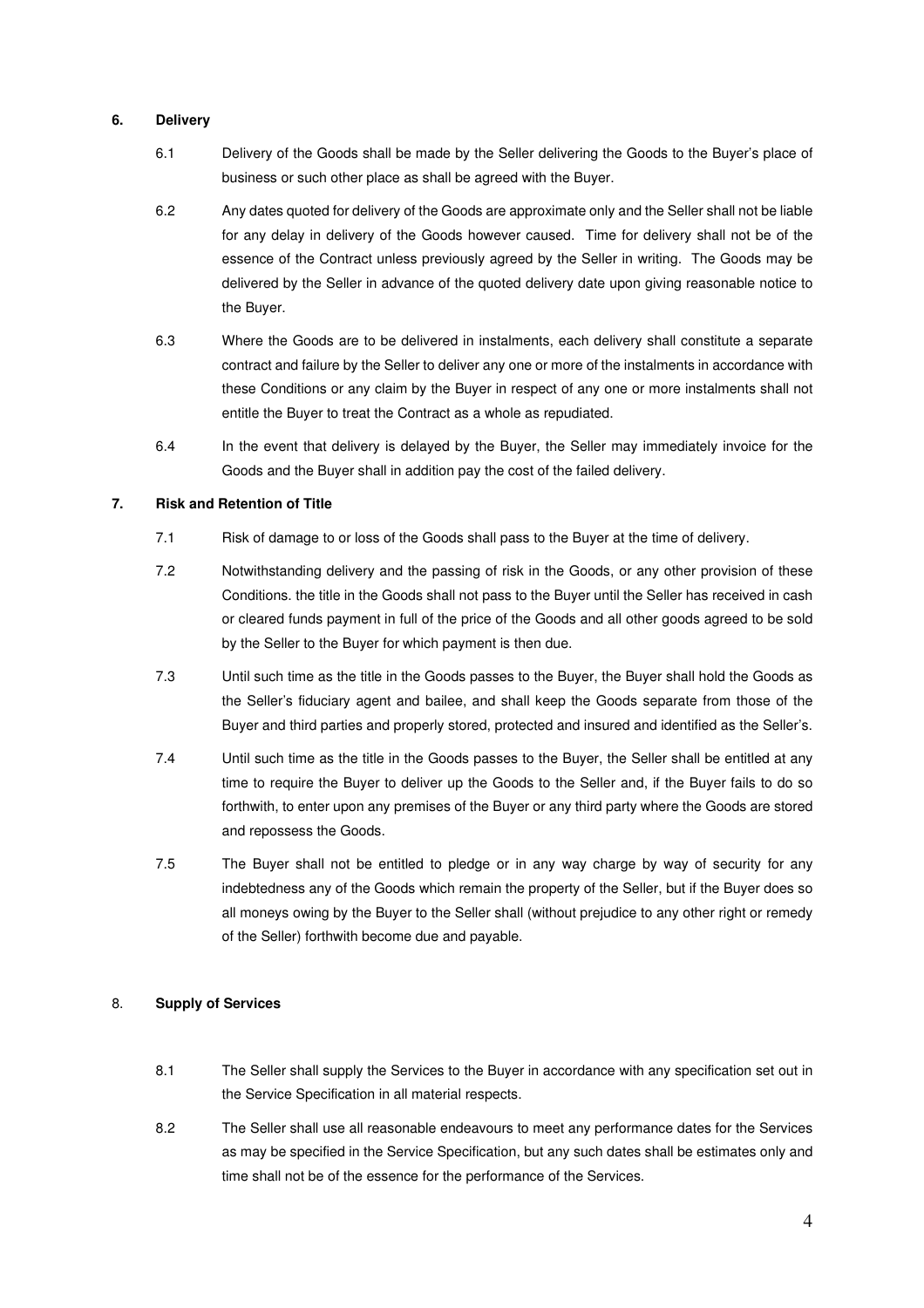- 8.3 The Seller reserves the right to amend the Service Specification if necessary to comply with any applicable law or regulatory requirement, or if the amendment will not materially affect the nature of the quality of the services, and the Seller shall notify the Buyer in any event.
- 8.4 Some vehicles may require modification to the Goods and/or the vehicle to enable installation Services to take place. In the event that these are required the Seller will consult with the Buyer and seek to agree such required modifications in advance.
- 8.5 If a vehicle requires modification in accordance with clause 8.4 above, the Seller shall not be liable in respect any loss or damage to the vehicle which may be caused as a result of any modifications and the Buyer must satisfy themselves on the risks of any modifications required to a vehicle and seek expert advice on the same if required.
- 8.6 If a vehicle requires modification in accordance with clause 8.4 above, and existing vehicle parts need to be removed (such as clamps or mounting straps for example), and those parts become damaged or are unfit to be reused, then the Buyer must provide suitable replacement parts at its' expense.
- 8.7 Where possible the Seller shall install the Goods so that the exhaust pipework follows existing routes. Where this is not possible the exhaust will be re-routed in accordance with good industry practice and the manufacturer's installation guidelines.

# 9. **Buyer's obligations**

- 9.1 The Buyer shall:
- (a) Ensure that the terms of the Order and any information it provides in the Service Specification are complete and accurate;
- (b) co-operate with the Seller in all matters relating to the Services
- (c) agree an installation site with the Seller in respect of any installation Services, and where it is the Buyer's nominated premises the Buyer must prepare the site for installation, as well as provide all facilities that are required including vehicle lifts, and other facilities which are reasonably required by the Seller to provide the Services;
- (d) provide the Seller which such information as the Seller may reasonably require in order to supply the Services and ensure that such information is complete and accurate in all material respects;
- (e) obtain and maintain all necessary licences, permissions and consents which may be required for the Services before the date the Services start;
- (f) comply with all applicable laws, including health and safety laws;
- (g) keep all materials, equipment, documents and other property of the Seller (Seller Materials) at the Buyer's premises in safe custody at its own risk, maintain the Seller Materials in good condition until returned to the Seller; and not dispose of or use the Seller Materials other than in accordance with the Seller's written instructions and authorisation; and
- (h) comply with any additional obligations as set out in the Service Specification.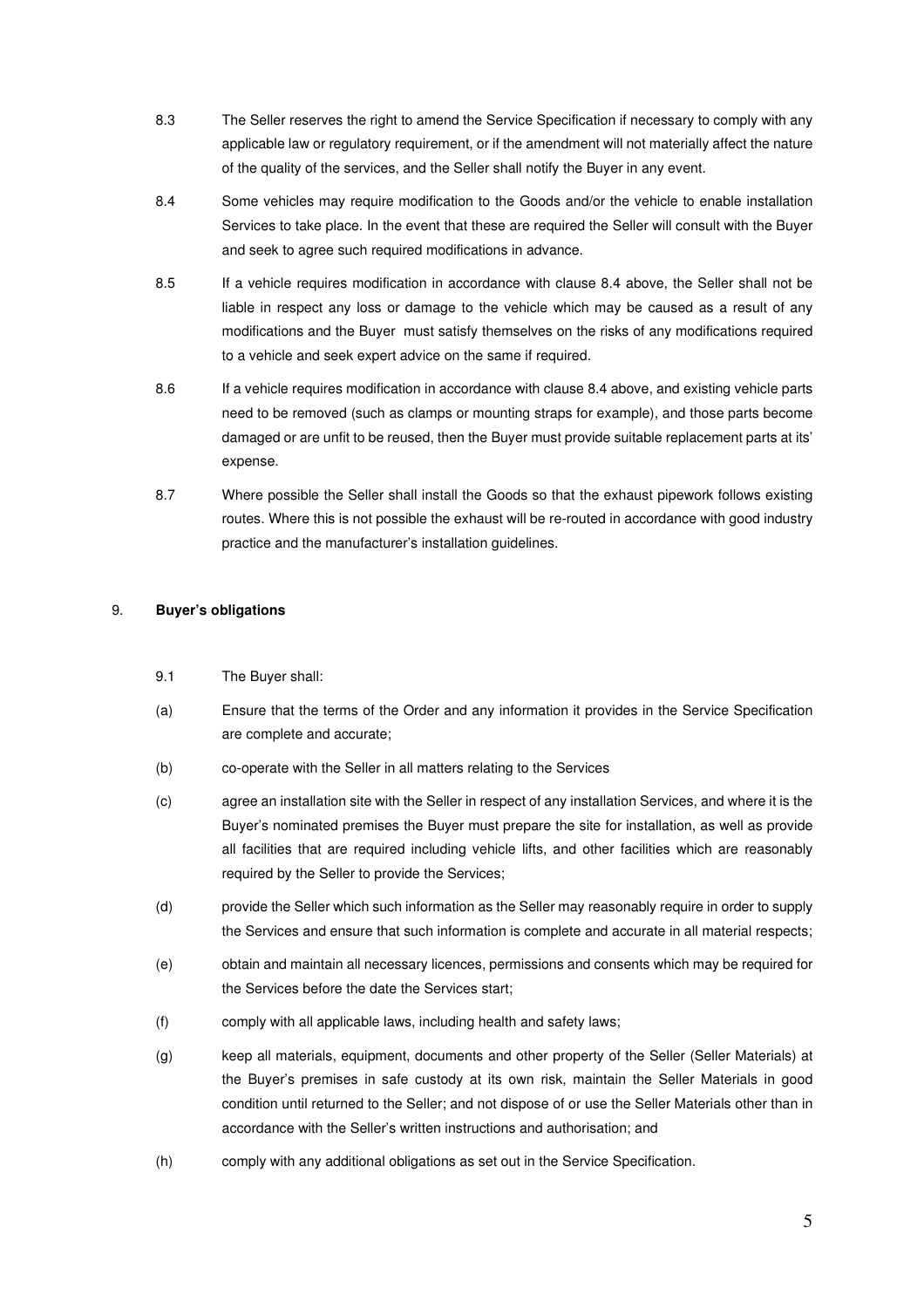- 9.2 Prior to the Seller carrying out any required installation Services the Buyer shall undertake a preassessment of the vehicle which is to receive the installation Services. The pre-assessment must include an engine out smoke test, a performance test of the AdBlue system and a check to ensure the AdBlue lines are clear. If the vehicle is not presented as suitable for the Services to be carried out then the Buyer agrees that the Seller may:
- (a) charge for additional remedial work and components which may be required to allow the Services to be performed;
- (b) postpone the installation until the Buyer has rectified the vehicle;
- (c) with written agreement from the Buyer, continue to provide the installation Services on the agreement by the Buyer to rectify the faults within an agreed period of time and on the agreement that warranties provided under these terms in respect of the installed Goods and Services will not commence until the date that all faults have been rectified and satisfactory written evidence is provided to the Seller by the Buyer to confirm the same.
- 9.3 The Buyer shall ensure that the installation Services will comply with MOT standards (for example, the exhaust outlet is moved).
- 9.4 The Buyer shall ensure the vehicle is presented for installation and it has complied with its obligations as set out herein, on the agreed date of installation. In the event that the Buyer fails to present the vehicle for installation on the date agreed with the Seller, then the Buyer must indemnify the Seller for its' losses incurred in respect of the failure to present, to include direct and indirect loss and loss of anticipated profit. **TfGM Grant funded Sales**

#### **The following additional terms shall apply to grant funded work**

9.5 Where the Buyer is entitled to receive grant funding the Buyer:

- a) warrants to the Seller that it has submitted and is entitled to a Retrofit Grant from TfGM pursuant to the Scheme; and
- b) shall fully comply with TfGM's grant requirements and terms pursuant to the Scheme; and
- c) will be required to pay the difference between the quoted price and the grant award at the time of order such payment shall constitute the deposit for the order and shall be non-refundable ; and
- d) acknowledges that VAT is payable on the full amount due (including for the avoidance of doubt the grant funded element);and
- e) further acknowledges that the quotation submitted by the Seller is subject to TfGM checks and issue of a FAN approval number

#### **Deposits for other Grant Funded and Direct Sales**

9.6 For other grant funded sales then a non-refundable deposit of 50% will be required at time of order and the balance prior to installation.9.7A non-refundable 50% deposit payment shall be payable on all non-grant funded purchases which is payable at time of order and the balance paid prior to installation In the event of cancellation, Buyer is liable for all costs incurred to the point of cancellation.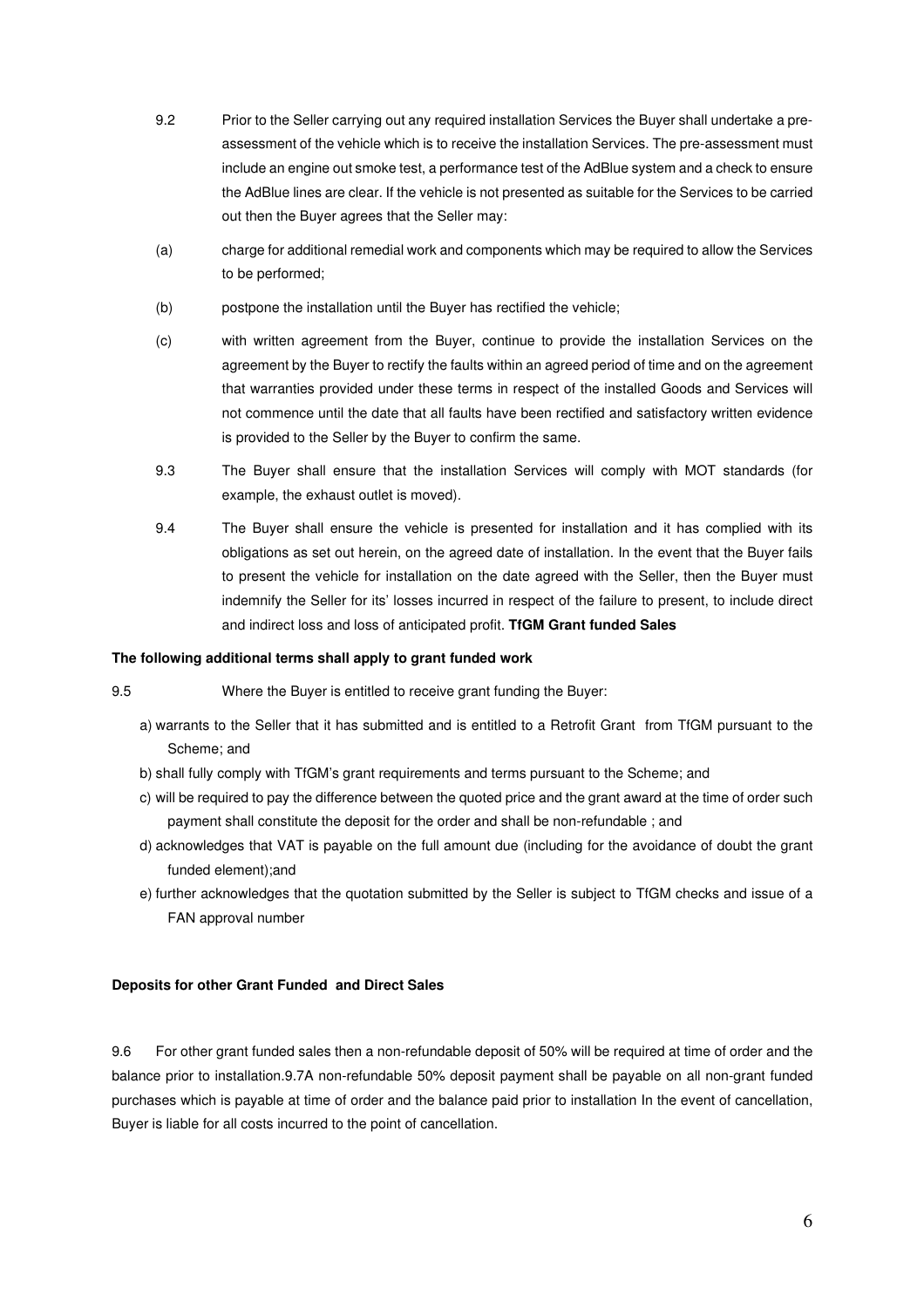## **General**

9.8 The Buyer acknowledges that Telematics are not required by TfGM but is an integral part of the Proventia system and a condition of warranty. Data may be made available to TfGM or other government bodies if requested and the Buyer is deemed to consent to such disclosure if the Seller shall be required to provide the same.

#### **10. Warranties and liability**

- 10.1 Subject to the terms set out below and within these Conditions the Seller warrants that the Goods will correspond with their specification at the time of delivery and will be free from defects in material and workmanship.
- 10.2 The Seller provides limited customer warranties which are those warranties as shall be supplied by the manufacturer of the Goods. The Buyer is obliged to comply with the manufacturer's requirements which vary by manufacturer including registration requirements. The Seller will provide a copy of the relevant warranty and the Buyer shall satisfy itself as to the warranty terms.
- 10.3 The above warranty is given by the Seller subject to the following conditions:
- 10.3.1 the Seller shall be under no liability in respect of any defect arising from fair wear and tear, wilful damage, negligence, abnormal working conditions, failure to follow the Seller's or manufacturer's instructions (whether oral or in writing), misuse or alteration or repair of the Goods without the Seller's approval;
- 10.3.2 the Seller shall be under no liability under the above warranty (or any other warranty, condition or guarantee) or to deliver a copy of the CVRAS approval certificates if the total price for the Goods and Services has not been paid by the due date for payment;
- 10.3.3 the above warranties do not extend to parts, materials or equipment not manufactured by the Seller, in respect of which the Buyer shall only be entitled to the benefit of any such warranty or guarantee as is given by the relevant manufacturer to the Seller;
- 10.3.4 the above warranties shall not apply in respect of any variations of the Goods which have been agreed between the parties to enable installation services to take place in accordance with clause 8 above.
- 10.4 Any claim by the Buyer which is based on any defect in the quality or condition of the Goods or their failure to correspond with specification shall (whether or not delivery is refused by the Buyer) be notified to the Seller within 7 days from the date of delivery or (where the defect or failure was not apparent on reasonable inspection) within a reasonable time after discovery of the defect or failure. If delivery is not refused, and the Buyer does not notify the Seller accordingly, the Buyer shall not be entitled to reject the Goods and the Seller shall have no liability for such defect or failure, and the Buyer shall be bound to pay the price as if the Goods had been delivered in accordance with the Contract.
- 10.5 Where any valid claim in respect of any of the Goods which is based on any defect in the quality or condition of the Goods or their failure to meet specification is notified to the Seller in accordance with these Conditions, the Seller shall be entitled to replace the Goods (or the part in question) free of charge or, at the Seller's sole discretion, refund to the Buyer the price of the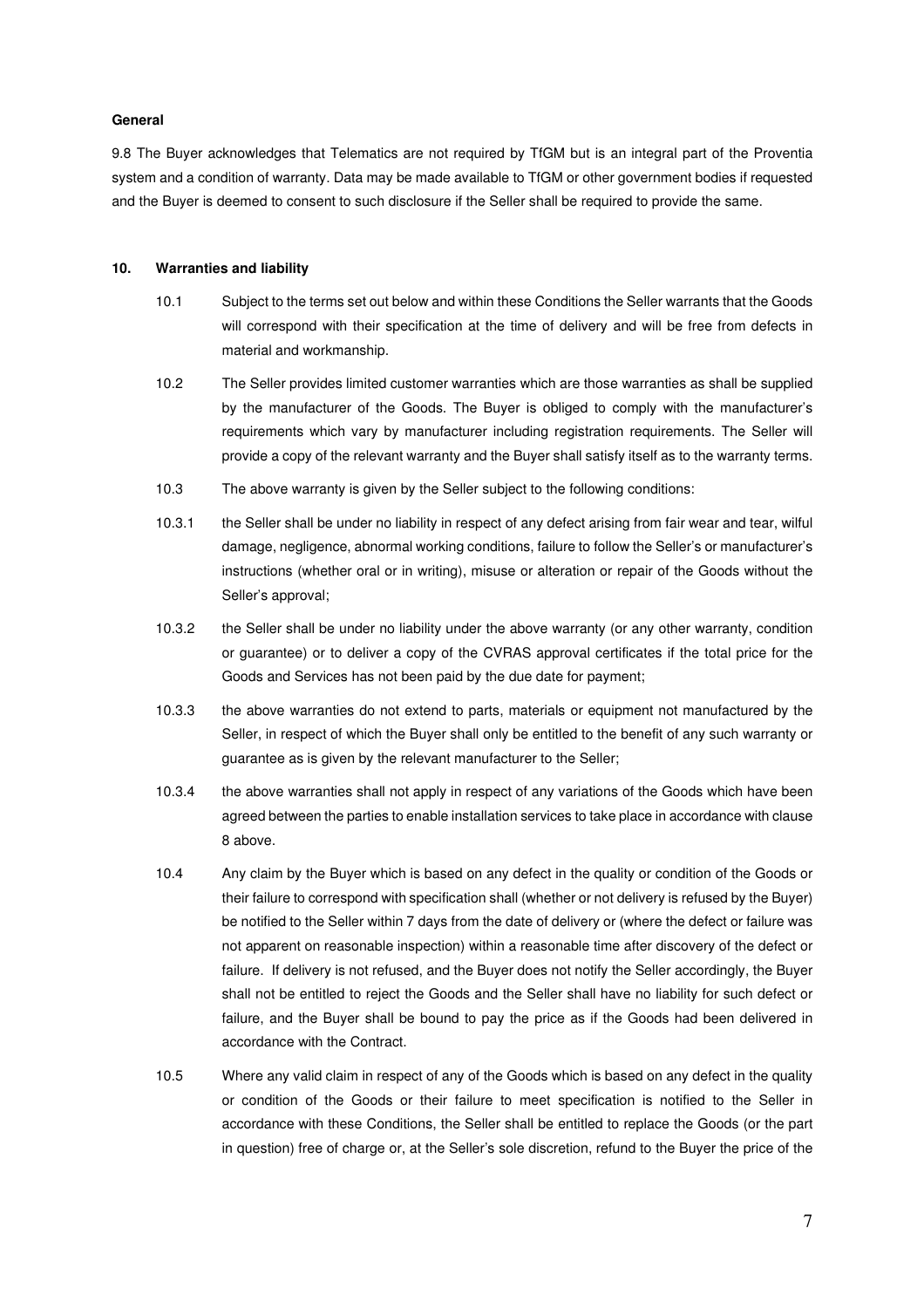Goods (or a proportionate part of the price), but the Seller shall have no further liability to the Buyer.

- 10.6 The Seller shall not be liable to the Buyer or be deemed to be in breach of the Contract by reason of any delay in performing, or any failure to perform, any of the Seller's obligations in relation to the Goods or Services, if the delay or failure was due to any cause beyond the Seller's reasonable control. Without prejudice to the generality of the foregoing, the following shall be regarded as causes beyond the Seller's reasonable control:
- 10.6.1 Act of God, explosion, flood, tempest, fire or accident;
- 10.6.2 war or threat of war, sabotage, insurrection, civil disturbance or requisition;
- 10.6.3 acts, restrictions, regulations, bye-laws, prohibitions or measures of any kind on the part of any governmental, parliamentary or local authority;
- 10.6.4 import or export regulations or embargoes;
- 10.6.5 strikes, lock-outs or other industrial actions or trade disputes (whether involving employees of the Seller or of a third party);
- 10.6.6 difficulties in obtaining raw materials, labour, fuel, parts or machinery.
- 10.6.7 power failure or breakdown in machinery.
- 10.7 The Buyer warrants that the Goods and the use of them will:
- 10.7.1 comply with all laws governmental regulation or orders affecting the operation, use, removal or return of the Goods in the jurisdiction where the Goods are used or sold to by the Buyer.
- 10.7.2 will be used in accordance with the applicable operators instruction manual

and the Buyer will indemnify the Seller in respect of any losses which the Seller may suffer as a result of any breach of this warranty.

- 10.8 Subject to any exclusions or provisions in the Service Specification, these terms, and the Buyer complying with its obligations under clause 9, the Seller warrants that the Services will be provided using reasonable care and skill.
- 10.9 The Seller does not provide any breakdown and repair cover to the Buyer where Services have been provided.
- 10.10 If installation Services have been provided by the Seller, and Goods which have been installed by the Seller require repair, or installation Services to be re-performed, then the vehicle must be returned to the original place of installation. If repairs or services are required which are not covered by a manufacturers' warranty or a warranty given by the Seller under these terms then a purchase order must be issued prior to repair works being undertaken by the Seller.
- 10.11 Time shall not be of the essence in respect of any repair or remedial works required to be undertaken by the Seller in respect of the Goods and Services.

# **11 Indemnity**

The Buyer shall indemnify and hold the Seller harmless against: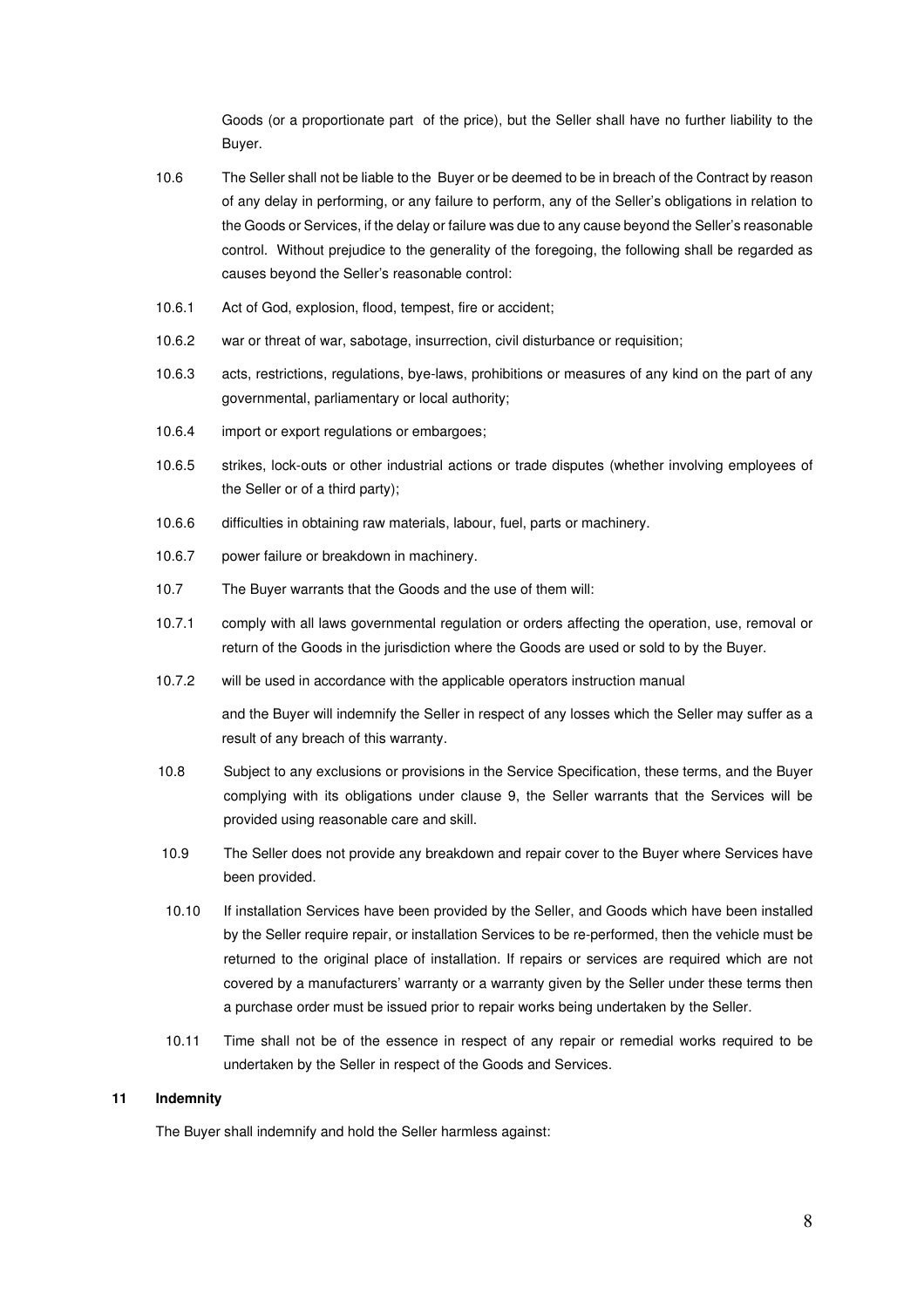- 11.1 all claims, demands, suits, actions or other proceedings including but not limited to the injury or death to any person loss or damage to any property arising out of or in any way connection with or caused by the installation, operation, use, repair, removal or return of the Equipment or any part thereof whether such loss or injury shall be to persons employed by the Buyer or to third parties (including but not limited to any penalties for fines, costs, charges or expenses assessed by any governmental authority for violations of any statutes, laws, rules or regulations including any and all environmental laws); and
- 11.2 in the event of the Seller needing to take proceedings to recover monies or possession of Goods to enforce its rights under this Agreement, the Buyer shall be liable to the Seller for all costs and expenses including the Sellers solicitors fees on an indemnity basis.
- 11.3 any failure on the part of the Buyer to comply with its obligations under the Scheme and/or clauses 9.5 a),9.5b) and 9.5 e) of these terms.

## **12 Insolvency of Buyer**

- 12.1 This clause applies if:
- 12.1.1 the Buyer makes any voluntary arrangement with its creditors or (being an individual or firm) becomes bankrupt or (being a company) becomes subject to an administration order or goes into liquidation (otherwise than for the purposes of amalgamation or reconstruction); or
- 12.1.2 an encumbrancer takes possession, or a receiver is appointed, of any of the property or assets of the Buyer; or
- 12.1.3 the Buyer ceases, or threatens to cease, to carry on business; or
- 12.1.4 the Seller reasonably apprehends that any of the events mentioned above is about to occur in relation to the Buyer and notifies the Buyer accordingly.
- 12.2 If this clause applies then, without prejudice to any other right or remedy available to the Seller, the Seller shall be entitled to cancel the Contract or suspend any further deliveries under the Contract without any liability to the Buyer, and if the Goods have been delivered but not paid for the price shall become immediately due and payable notwithstanding any previous agreement or arrange

#### **13 Export terms**

In addition to the existing terms and conditions the following terms shall apply where the

Goods are to be exported from the United Kingdom.

- 13.1 In these Conditions "Incoterms" means the international rules for the interpretation of trade terms of the International Chamber of Commerce as in force at the date when the Contract is made. Unless the context otherwise requires, any term or expression which is defined in or given a particular meaning by the provisions of Incoterms shall have the same meaning in the Conditions, but if there is any conflict between the provisions of Incoterms and these Conditions, the latter shall prevail.
- 13.2 Where the Goods are supplied for export from the United Kingdom, the provisions of this clause 11 shall (subject to any special terms agreed in writing between the Buyer and the Seller) apply notwithstanding any other provision of these Conditions.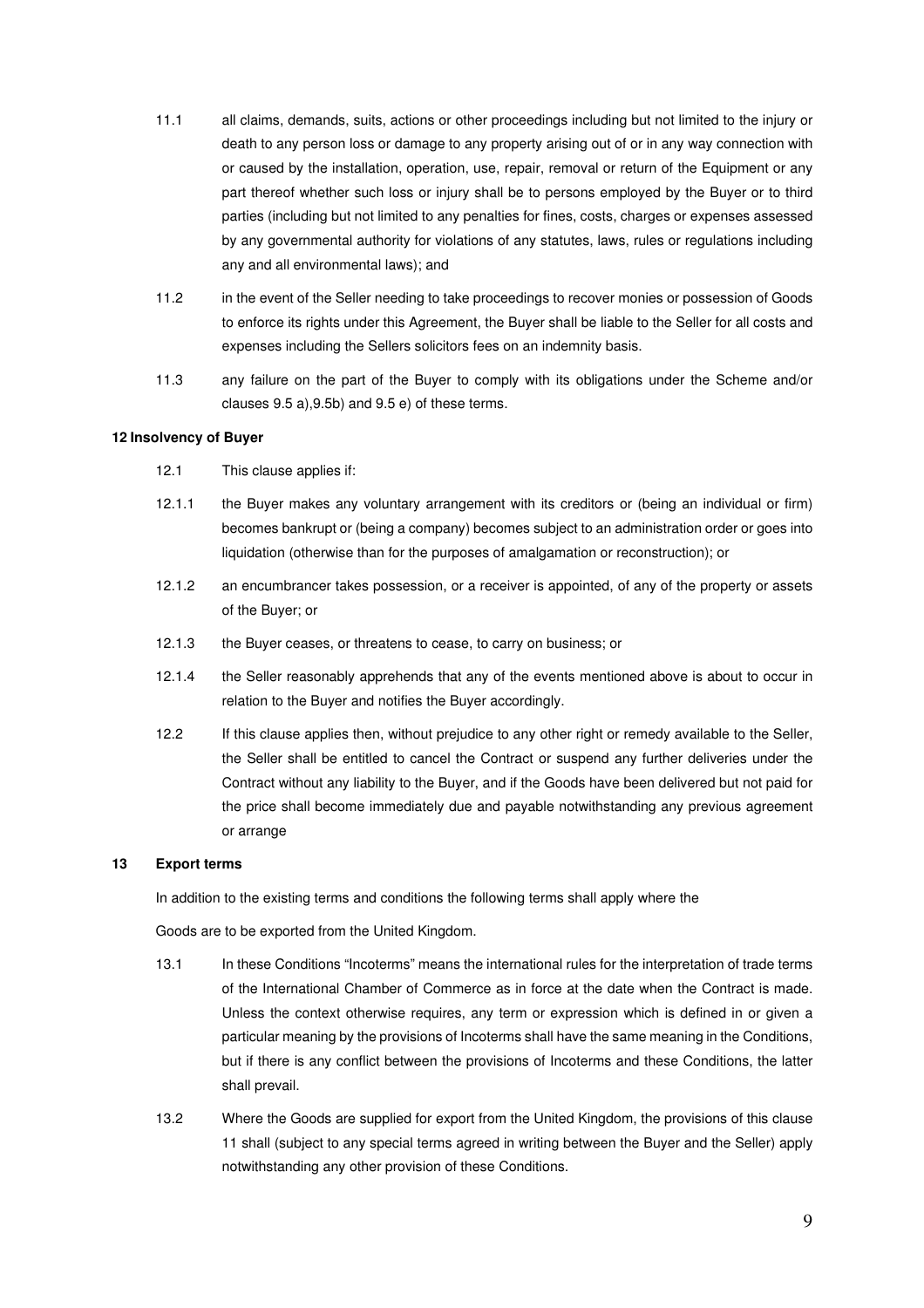- 13.3 The Buyer shall be responsible for complying with any legislation or regulations governing the importation of the Goods into the country of destination and for the payment of any duties on them.
- 13.4 Unless otherwise agreed in Writing between the Buyer and the Seller, the Goods shall be delivered F.O.B. the air or sea port of shipment and the Seller shall be under no obligation to give notice under Section 32(3) of the Sale of Goods Act 1979.
- 13.5 The Seller shall have no liability for any claim in respect of any damage during transit where such transit has been arranged by the Buyer.
- 13.6 The Buyer undertakes not to offer the Goods for resale in or any other country other than one to which it has been delivered without the consent of the Seller in writing such consent not to be unreasonably withheld or delayed.

# **14 Limitation of liability**

- 14.1 **Background to the limits and exclusions on the Seller's liability** The Seller has obtained insurance cover in respect of its own legal liability for individual claims not exceeding £15,000,000 per claim. The limits and exclusions in this clause reflect the insurance cover the Seller has been able to arrange and the Buyer is responsible for making its own arrangements for the insurance of any excess loss.
- 14.2 **Liability under indemnities.** Nothing in the agreement shall limit any liability under clause 11 of these terms.
- 14.3 **Liabilities which cannot legally be limited.** Nothing in the agreement limits any liability which cannot legally be limited, including liability for:

death or personal injury caused by negligence;

fraud or fraudulent misrepresentation; and

 breach of the terms implied by section 12 of the Sale of Goods Act 1979 or section 2 of the Supply of Goods and Services Act 1982 (title and quiet possession).

- 14.4 **Cap on the Seller's liability.** Subject to clause 14.2 and clause 14.3 the Seller's total liability to the Buyer shall not exceed the following:
- 14.4.1 In respect of the Goods sold the value of the manufacturer warranties provided
- 14.4.2 In respect of any other breach of contract any claim shall be limited to the value of the Goods and Services purchased
- 14.4.3 In respect of any claim relating to the cleaning of a DPF the Seller's liability shall be limited to the cost of the contract price for the clean.
- 14.4.4 In respect of any other claim including product liability claims the amount of the insurance cover reasonably carried by the Seller in respect of such liability from time to time. Pursuant to clause 14.1 the Seller's total liability includes liability in contract, tort (including negligence), breach of statutory duty, or otherwise, arising under or in connection with the agreement.

#### 14.5 **The following losses are specifically excluded as liabilities of the Seller**:

Loss of profits.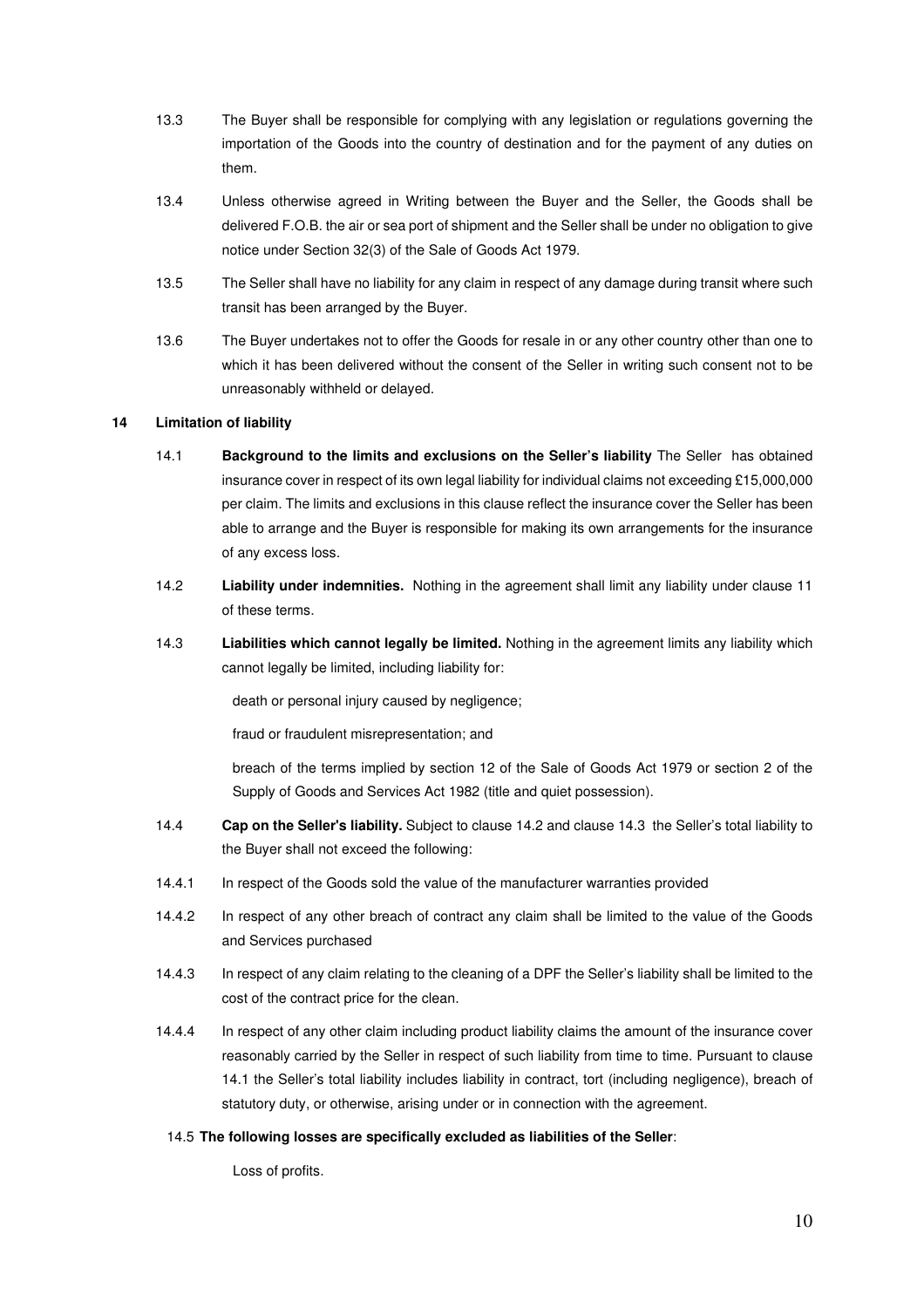Loss of sales or business.

Loss of agreements or contracts.

Loss of anticipated savings.

Loss of use or corruption of software, data or information.

Loss of or damage to goodwill.

Indirect or consequential loss.

- 14.6 **Exclusion of statutory implied terms.** The Seller has given commitments as to compliance of the Goods and Services with relevant specifications in clauses 8 and 9. In view of these commitments, the terms implied by sections 13 to 15 of the Sale of Goods Act 1979 and sections 3, 4 and 5 of the Supply of Goods and Services Act 1982 are, to the fullest extent permitted by law, excluded from this agreement.
	- 14.7 **No liability for claims not notified within 6 months.** Unless the Buyer notifies the Seller that it intends to make a claim in respect of an event within the notice period, the Seller shall have no liability for that event. The notice period for an event shall start on the day on which the Buyer wishing to make a claim became, or ought reasonably to have become, aware of the event having occurred and shall expire 6 months from that date. The notice must be in Writing and must identify the event and the grounds for the claim in reasonable detail. This clause shall not affect the Buyer's ability to claim pursuant to a manufacturer's warranty in clause 9.

#### **15. Insurance**

The Buyer represents that it has or shall procure and maintain insurance, in adequate amounts and coverage reasonable in the circumstances and foreseeably acceptable to Seller as to any one occurrence, at Buyer's sole expense, with reputable and financially responsible insurance companies, insuring against any and all public liability and any indemnifications provided to Seller, including injuries or death to persons and damage to property, arising out of or related to the Goods or Services or the Buyer's performance hereunder. All such insurance coverage shall name Seller as loss payee and additional insured.

## **16. Installation**

 If Buyer purchases any Goods that require installation or erection, and Services for installation are not being supplied, Buyer shall, at its expense, make all arrangements necessary to install, erect and operate the Goods. If Buyer is required to install or erect any Goods, Buyer shall install the Goods in accordance with any Seller and manufacturer's instructions. Buyer shall indemnify and hold harmless Seller from and against any and all claims, losses, liabilities, damages and expenses (including but not limited to attorneys' fees and other costs of defence) arising from or otherwise connected with Buyer's or its agent's failure to properly install the Goods.

#### **17. Intellectual Property Rights**

 Any designs, patents or trademarks or other intellectual property in the goods supplied by the Seller shall be and remain the sole and exclusive property of the Seller and may be used only as expressly authorised by Seller. Any sketches, models or samples submitted by Seller shall remain the property of Seller, and shall be treated as confidential information unless Seller has in writing indicated a contrary intent. No use or disclosure of such sketches, models or samples, or any design or production techniques revealed thereby, shall be made without the express, prior written consent of Seller. Buyer shall not use the Seller's confidential information, or permit it to be accessed or used, for any purpose or otherwise in any manner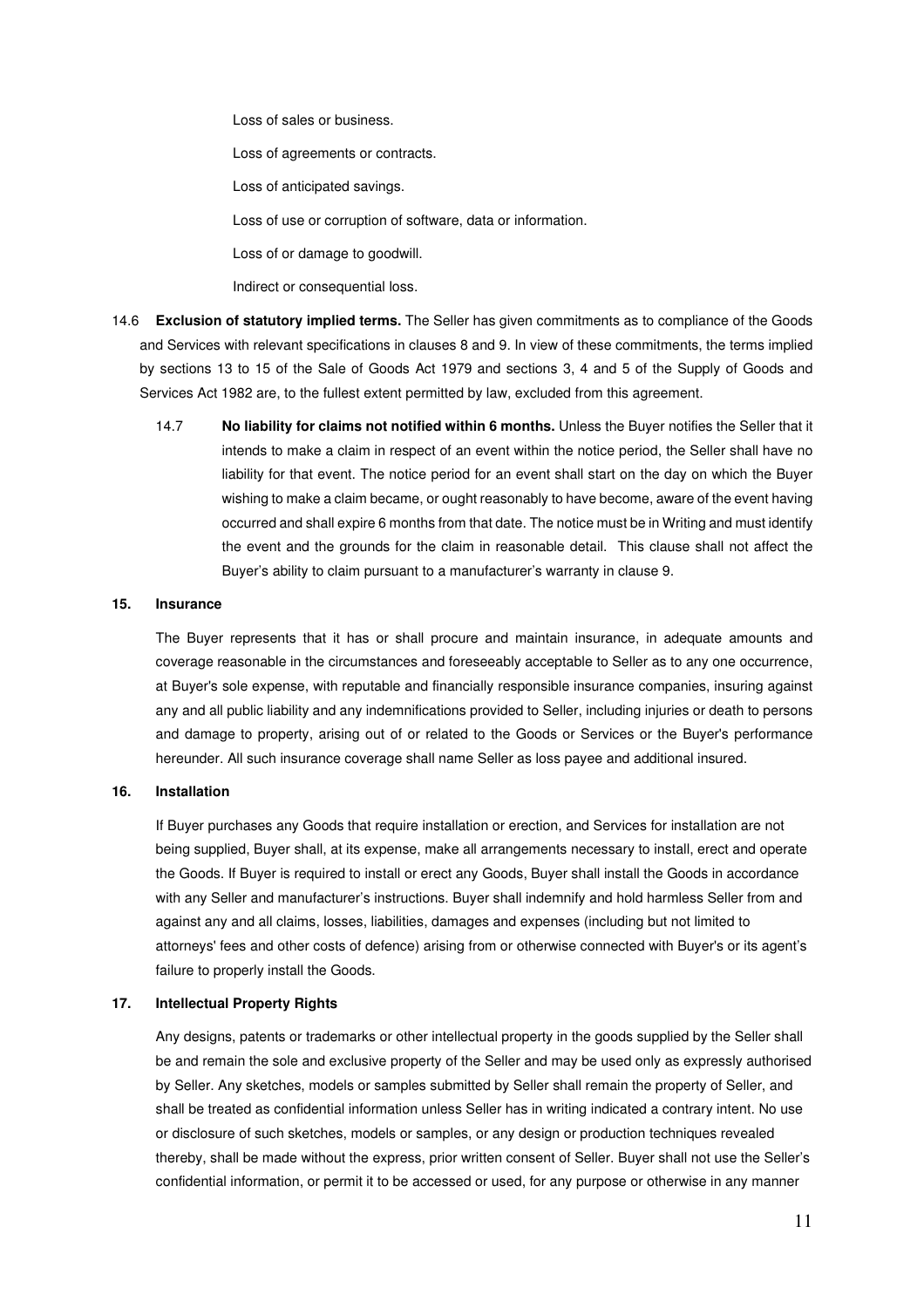to the Seller's detriment, including without limitation, to reverse engineer, disassemble, decompile or design around the Seller's confidential information, proprietary services, techniques, designs, products and/or confidential intellectual property

# **18. Assignment or transfer**

- 18.1 No assignment or transfer or purported assignment or transfer of this contract on the part of the Buyer shall be permitted without the prior written consent of the Seller.
- 18.2 The Seller may assign this contract or any interest in it including without limitation the grant of a security interest in the Goods.

## **19. General**

- 19.1 Any notice required or permitted to be given by either party to the other under these Conditions shall be in Writing addressed to that other party at its registered office or principal place of business or such other address as may at the relevant time have been notified pursuant to this provision to the party giving the notice.
- 19.2 No waiver by the Seller of any breach of the Contract by the Buyer shall be considered as a waiver of any subsequent breach of the same or any other provision.
- 19.3 The Buyer has no right to set off against the Price any amounts which the Buyer contends that the Seller may owe to the Buyer irrespective of any alleged warranty claim.
- 19.4 Nothing in these terms shall constitute nor imply any partnership, joint venture, agency, fiduciary relationship or other relationship between the parties. Neither party shall have, nor represent that it has, any authority to make any commitments on the other Party's behalf.
- 19.5 If any provision of these Conditions is held by any competent authority to be invalid or unenforceable in whole or in part the validity of the other provisions of these Conditions and the remainder of the provision in question shall not be affected.
- 19.6 Any dispute arising under or in connection with these Conditions or the sale of the Goods shall be referred to arbitration by a single arbitrator appointed by agreement or (in default) nominated on the application of either party by the President for the time being of The President for the time being of the Law Society for England and Wales, in accordance with the provisions of the Arbitration Act 1996
- 19.7 Force majeure. Neither party shall be liable for any default due to any act of God, war, strike, lockout, industrial action, fire, flood, drought, tempest or other event beyond the reasonable control of either party.
- 19.8 For the avoidance of doubt nothing in this agreement shall confer on a third party any benefit or right to enforce any term of this agreement.
- 19.9 Further assurance. Each party to this Contract shall at the request and expense of the other or any of them execute and do any deeds and other things reasonably necessary to carry out the provisions of this Agreement or to make it easier to enforce.
- 19.10 Entire Agreement. This Contract constitutes the entire agreement between the parties hereto with respect to the subject matter hereof and cancels and supersedes any prior understanding and agreements between the parties with respect thereto. There are no representations,